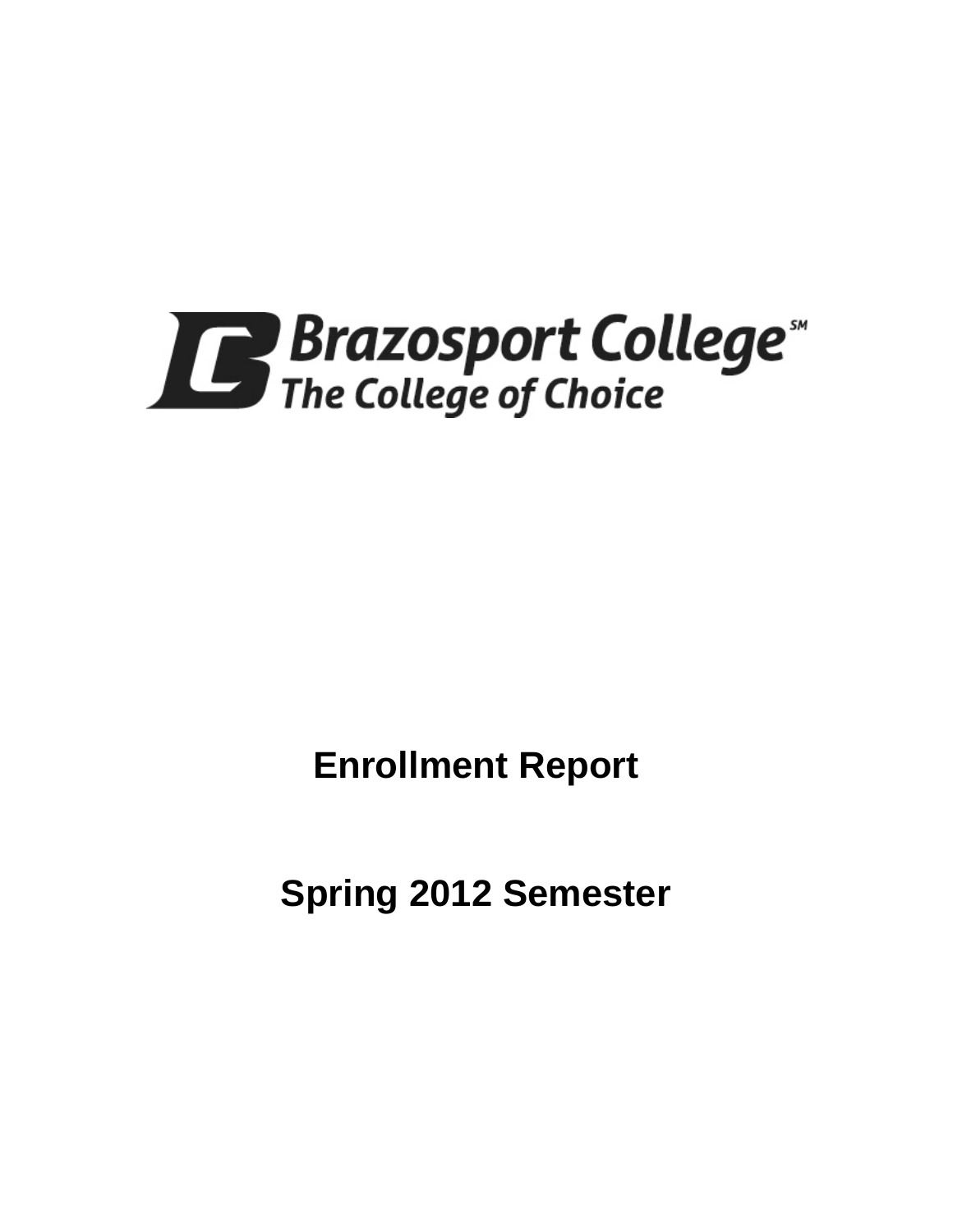## **Enrollment Report – Spring 2012 Table of Contents**

| Table 15A Enrollment by Department/Technical Program Page 7 |  |
|-------------------------------------------------------------|--|
| Table 15B Enrollment by Department/Academic ProgramPage 8   |  |
|                                                             |  |
|                                                             |  |
|                                                             |  |
|                                                             |  |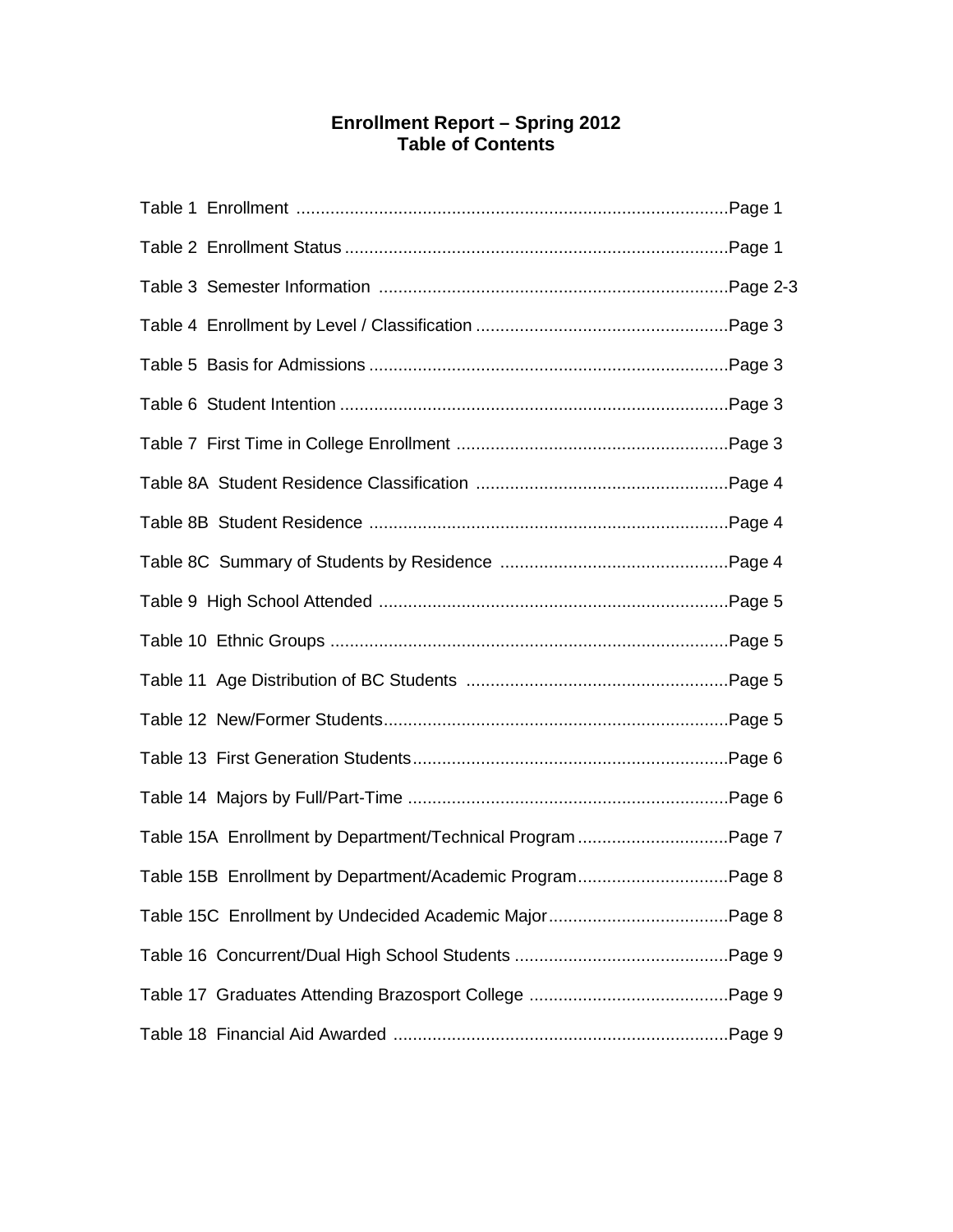## **Enrollment Report Spring 2012**

#### **Table 1 Enrollment**

#### **Credit Program**

| Campus – Regular Students      | 194 |
|--------------------------------|-----|
| Flexible Entry (18 Duplicated) | 4.  |
| Total Enrolled (Unduplicated)  |     |

#### **Non-Credit Program**

### **Total Headcount**

| Credit Program     | .194، |
|--------------------|-------|
| Non-credit Program | .340  |
| <b>Grand Total</b> | 5,534 |

#### **Full-time Student Equivalent**

| Full-time student equivalent (FTSE)                 | 2,707 |
|-----------------------------------------------------|-------|
| Found by dividing total credit hours (32,487) by 12 |       |

#### **Table 2**

# **Enrollment Status Part-Time / Full-Time**

|        | <b>Full-Time</b> | <b>Part-Time*</b> | Total | %     |
|--------|------------------|-------------------|-------|-------|
| Male   | 403              | ,550              | 1,953 | 46.6  |
| Female | 486              | .754              | 2,240 | 53.4  |
| Total  | 889              | 3,305             | 4,194 | 100.6 |
| %      | 21.2             | 78.8              |       | 100.1 |

\*Part-Time – Less than 12 semester hours in spring semester.

| Day Student / Night Student<br><b>Enrollment Status</b> |       |      |  |  |
|---------------------------------------------------------|-------|------|--|--|
|                                                         | No.   | %    |  |  |
| Day                                                     | 1,933 | 46.1 |  |  |
| Night                                                   | 1.134 | 27.0 |  |  |
| Both Day / Night                                        | 848   | 20.2 |  |  |
| Distance Learning                                       | 279   | 6.7  |  |  |
| Total                                                   | 4.194 |      |  |  |

#### Note: Since distance learning classes are not classified as "Day" or "Night" classes, students enrolled in distance learning classes as well as traditional "day" or "night" classes are classified as day, night or both day/night students by their "majority" enrollment in these classes. Therefore, it is possible that distance learning students are included in the Day, Night and Both Day/Night totals if they are taking these traditional classes along with a distance learning class. However, students taking only distance learning classes will be classified as only distance learning students.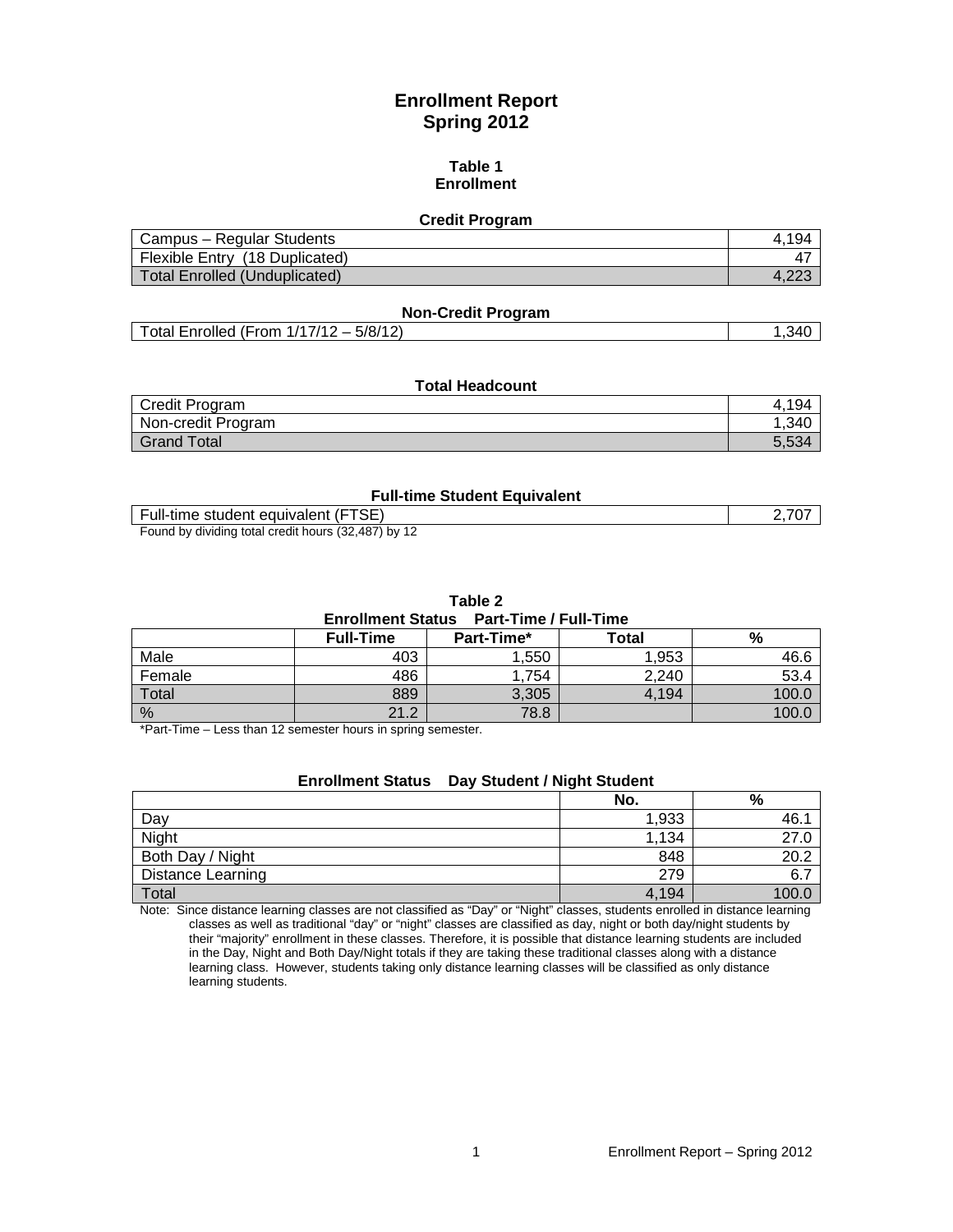## **Table 3 Semester Information**

| <b>Headcount</b>                                                  |  |       |       |  |  |
|-------------------------------------------------------------------|--|-------|-------|--|--|
| <b>Flexible Entry</b><br>Total<br><b>State Reports</b><br>Regular |  |       |       |  |  |
| 4.194                                                             |  | 4.241 | 4.241 |  |  |

| <b>Semester Credit Hours</b> |                                        |          |            |               |  |
|------------------------------|----------------------------------------|----------|------------|---------------|--|
|                              | <b>Vocational-</b><br><b>Technical</b> | Academic | <b>BAT</b> | <b>Totals</b> |  |
| Regular                      | 9,192                                  | 22,527   | 543        | 32,262        |  |
| <b>Flexible Entry</b>        | 10                                     | 215      | 0          | 225           |  |
| Total                        | 9,202                                  | 22,742   | 543        | 32,487        |  |
|                              |                                        |          |            |               |  |
| In-District                  | 8,034                                  | 16,373   | 213        | 24,620        |  |
| Out-of-District              | 1,168                                  | 6,369    | 330        | 7,867         |  |
| <b>Totals</b>                | 9,202                                  | 22,742   | 543        | 32,487        |  |

Note: In / Out-of-District status is determined by where a course is taught.

#### **Semester Contact Hours**

|                | <b>Vocational-</b><br><b>Technical</b> | Academic | <b>BAT</b> | Totals  |
|----------------|----------------------------------------|----------|------------|---------|
| Regular        | 270.032                                | 410.352  | 8,688      | 689.072 |
| Flexible Entry | 160                                    | 3.616    |            | 3.776   |
| Total          | 270,192                                | 413,968  | 8,688      | 692,848 |

| In-District     | 233.360 | 306.064      | 3.408 | 542.832 |
|-----------------|---------|--------------|-------|---------|
| Out-of-District | 36.832  | .904<br>107. | 5.280 | 150.016 |
| <b>Totals</b>   | 270.192 | 413.968      | 8,688 | 692.848 |

Note: In / Out-of-District status is determined by where a course is taught.

# **Semester Credit Hours**

| <b>By Student Tuition Residency Code</b>                           |       |        |        |  |
|--------------------------------------------------------------------|-------|--------|--------|--|
| <b>Vocational-</b><br>Academic -<br><b>Technical</b><br><b>BAT</b> |       |        |        |  |
| In-District                                                        | 5.146 | 13.444 | 18,590 |  |
| Out-of-District                                                    | 4.056 | 9.841  | 13.897 |  |
| <b>Totals</b>                                                      | 9,202 | 23,285 | 32,487 |  |

Note: BAT hours are included in Academic credit hours.

#### **Semester Contact Hours By Student Tuition Residency Code**

|                 | <b>Vocational-</b><br><b>Technical</b> | Academic -<br>BAT | <b>Totals</b> |
|-----------------|----------------------------------------|-------------------|---------------|
| In-District     | 158.107                                | 247.115           | 405.221       |
| Out-of-District | 112.085                                | 175.541           | 287.627       |
| <b>Totals</b>   | 270,192                                | 422.656           | 692,848       |

Note: BAT hours are included in Academic contact hours.

#### **Distance Learning Semester Contact Hours**

| __________________ |        |  |  |  |
|--------------------|--------|--|--|--|
| Internet           | 98,032 |  |  |  |
| <b>VCT</b>         | 1,648  |  |  |  |
| Total              | 99,680 |  |  |  |
|                    |        |  |  |  |

Note: These contact hour totals do not include hybrid / blended course hours.

The distance learning contact hours are included in semester contact hours.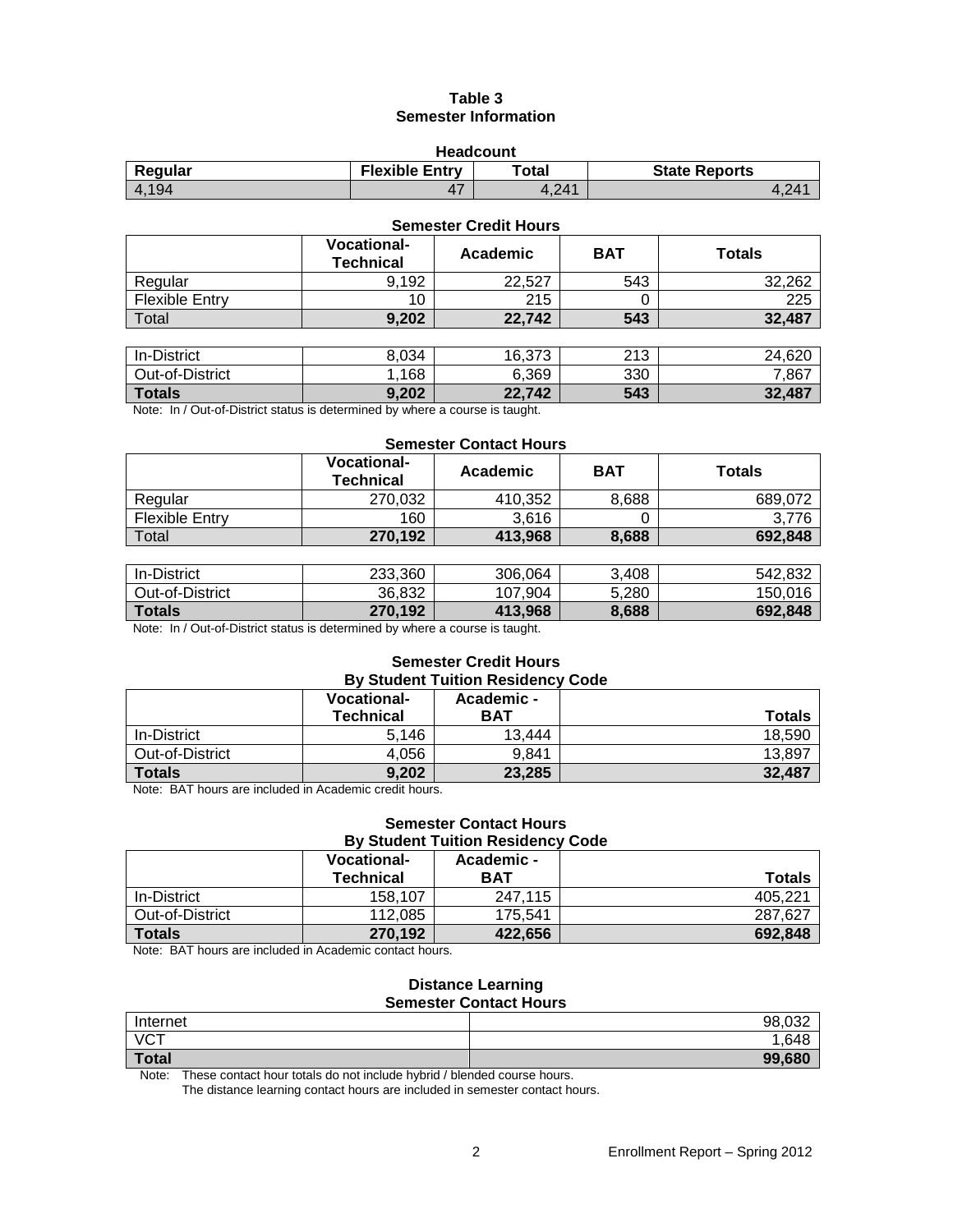#### **Table 3 Semester Information Contact hours** *NOT* **funded**

| Developmental Hours               | .240   |
|-----------------------------------|--------|
| Academic Hours (Three-peat rule)  | 7.376  |
| Technical Hours (Three-peat rule) | 1,536  |
| $\tau$ <sub>otal</sub>            | 10.152 |

| <b>Enrollment by Level / Classification</b> |       |        |       |       |  |  |
|---------------------------------------------|-------|--------|-------|-------|--|--|
|                                             | Male  | Female | Total | %     |  |  |
| Freshman: First Yr (less than 24 hours)     | 1,233 | 1.369  | 2.603 | 62.1  |  |  |
| Sophomore: Second Yr (24-59 hours)          | 521   | 628    | 1.149 | 27.4  |  |  |
| Unclassified (60 or more hours)             | 199   | 243    | 442   | 10.5  |  |  |
| <b>Total</b>                                | 1.953 | 2.240  | 4.194 | 100.0 |  |  |

**Table 4**

**Table 5**

**Basis for Admissions for Student Body**

|                             | No.   | %     |
|-----------------------------|-------|-------|
| <b>High School Graduate</b> | 178   | 4.2   |
| Individual Approval         | 446   | 10.6  |
| G.E.D.                      | 61    | 1.5   |
| <b>Former Student</b>       | 3,379 | 80.6  |
| <b>College Transfer</b>     | 129   | 3.1   |
| <b>Unknown</b>              |       | 0.0   |
| <b>Total</b>                | 4.194 | 100 C |

#### **Table 6 Student Intention Why Students Attend Brazosport College**

|                                  | No.   | %     |
|----------------------------------|-------|-------|
| Earn an Associate's Degree       | 819   | 19.5  |
| Earn a Certificate               | 843   | 20.1  |
| <b>Earn Credits for Transfer</b> | 1,699 | 40.5  |
| Job Skills                       | 13    | .3    |
| <b>Personal Enrichment</b>       | 86    | 2.1   |
| Did Not Respond                  | 734   | 17.5  |
| Total                            | 4.194 | 100.0 |

#### **Table 7 First Time in College Enrollment**

| <b>THOL THIS IN SONGGO EMPIRITY</b> |     |      |  |
|-------------------------------------|-----|------|--|
|                                     | No. | %    |  |
| Male                                | 251 | 77.Z |  |
| Female                              | 247 | 55.8 |  |
| Total                               | 568 |      |  |

Note: FTIC excludes transfer students.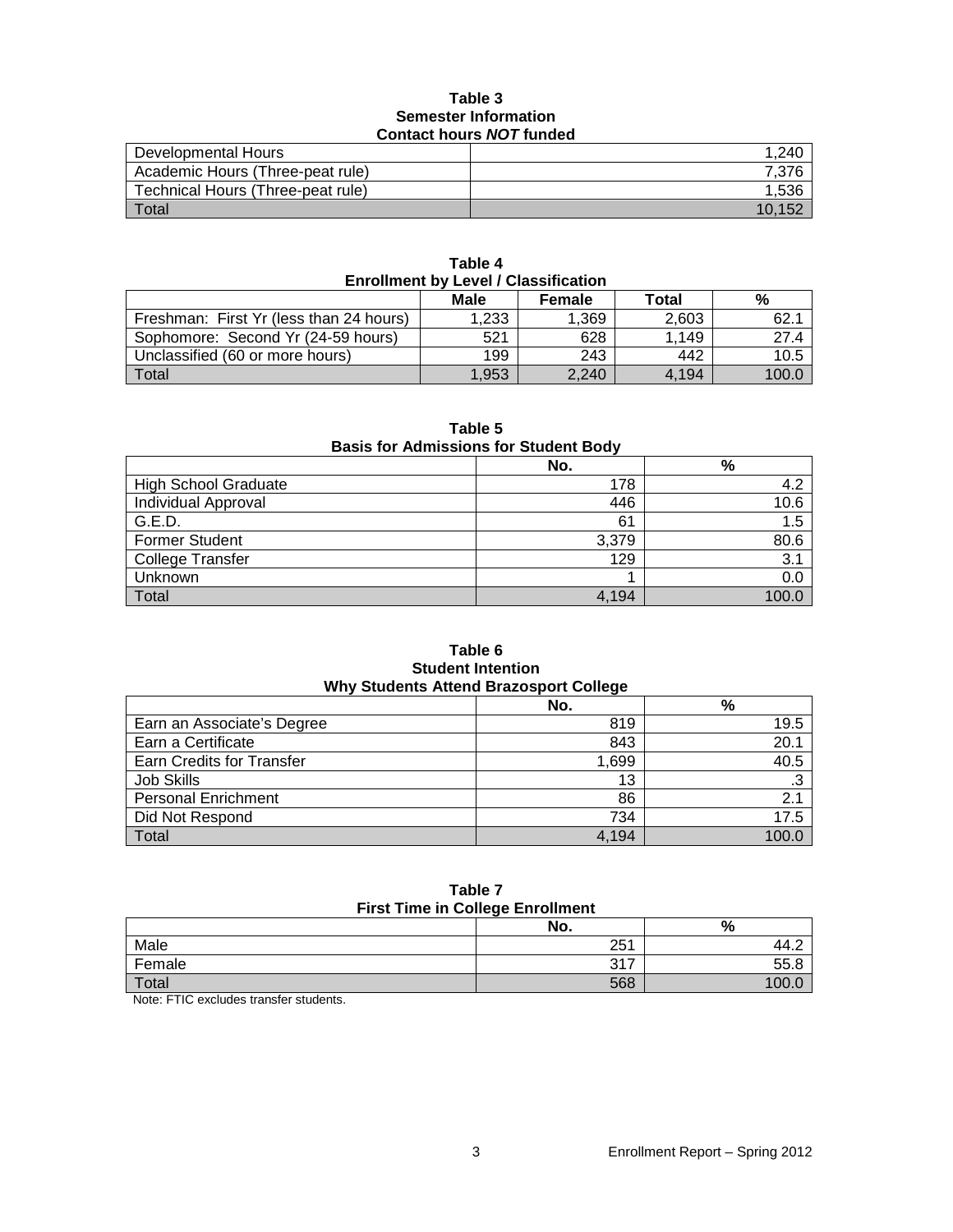#### **Table 8A Student Residence Classification**

| otaacht noolachoo olassinoation |       |      |  |  |
|---------------------------------|-------|------|--|--|
|                                 | No.   | %    |  |  |
| In-District                     | 2,450 | 58.4 |  |  |
| Out-of-District                 | 1,722 | 41.  |  |  |
| Out-of-State                    | 19    | .э   |  |  |
| Foreign                         |       | 0.0  |  |  |
| Unreported                      |       | 0.0  |  |  |
| Total                           | 4.194 |      |  |  |

## **Table 8B Student Residence**

| <b>City</b>            | No.   | $\%$  |
|------------------------|-------|-------|
| Angleton               | 716   | 17.1  |
| <b>Brazoria</b>        | 339   | 8.1   |
| Clute                  | 610   | 14.5  |
| Danbury                | 33    | .8    |
| Freeport               | 492   | 11.7  |
| Lake Jackson           | 1,358 | 32.4  |
| Sweeny                 | 210   | 5.0   |
| West Columbia          | 172   | 4.1   |
| <b>Other Residence</b> | 264   | 6.3   |
| <b>Total Students</b>  | 4,194 | 100.0 |

**Table 8C Summary of Students by Residence**

| <b>Residence</b>         | No.            | %     | <b>Residence</b> | No.            | %      |
|--------------------------|----------------|-------|------------------|----------------|--------|
| <b>Andrews County</b>    |                | .03   | Alabama          |                | .03    |
| <b>Austin County</b>     | 1              | .03   | Alaska           | 1              | .03    |
| <b>Bexar County</b>      | $\overline{2}$ | .05   | Arizona          |                | .03    |
| <b>Brazoria County</b>   | 4,020          | 95.86 | Arkansas         |                | .03    |
| <b>Burleson County</b>   |                | .03   | California       | 1              | .03    |
| Calhoun County           | $\overline{2}$ | .05   | <b>Illinois</b>  | 1              | .03    |
| Fort Bend County         | 11             | .27   | Louisiana        |                | .03    |
| <b>Galveston County</b>  | 7              | .17   | Maryland         | 1              | .03    |
| <b>Harris County</b>     | 11             | .27   | Minnesota        | 1              | .03    |
| <b>Hidalgo County</b>    | 1              | .03   | New Mexico       | $\overline{2}$ | .05    |
| <b>Houston County</b>    | 1              | .03   | New York         | 1              | .03    |
| <b>Liberty County</b>    | 1              | .03   | North Carolina   | $\overline{2}$ | .05    |
| Matagorda County         | 103            | 2.46  | Oklahoma         | 1              | .03    |
| Midland County           | $\overline{2}$ | .05   | Oregon           | 1              | .03    |
| <b>Montgomery County</b> | 1              | .03   | Pennsylvania     | 1              | .03    |
| Nacogdoches County       | 1              | .03   | South Carolina   | $\overline{2}$ | .05    |
| San Patricio County      | 1              | .03   |                  |                |        |
| <b>Titus County</b>      |                | .03   | Chile            | 1              | .03    |
| <b>Washington County</b> | 1              | .03   | Mexico           | 1              | .03    |
| <b>Wharton County</b>    | 3              | .08   | Not Recorded     |                | .03    |
|                          |                |       | Total            | 4,194          | 100.00 |

Includes students that pay C & D coded tuition.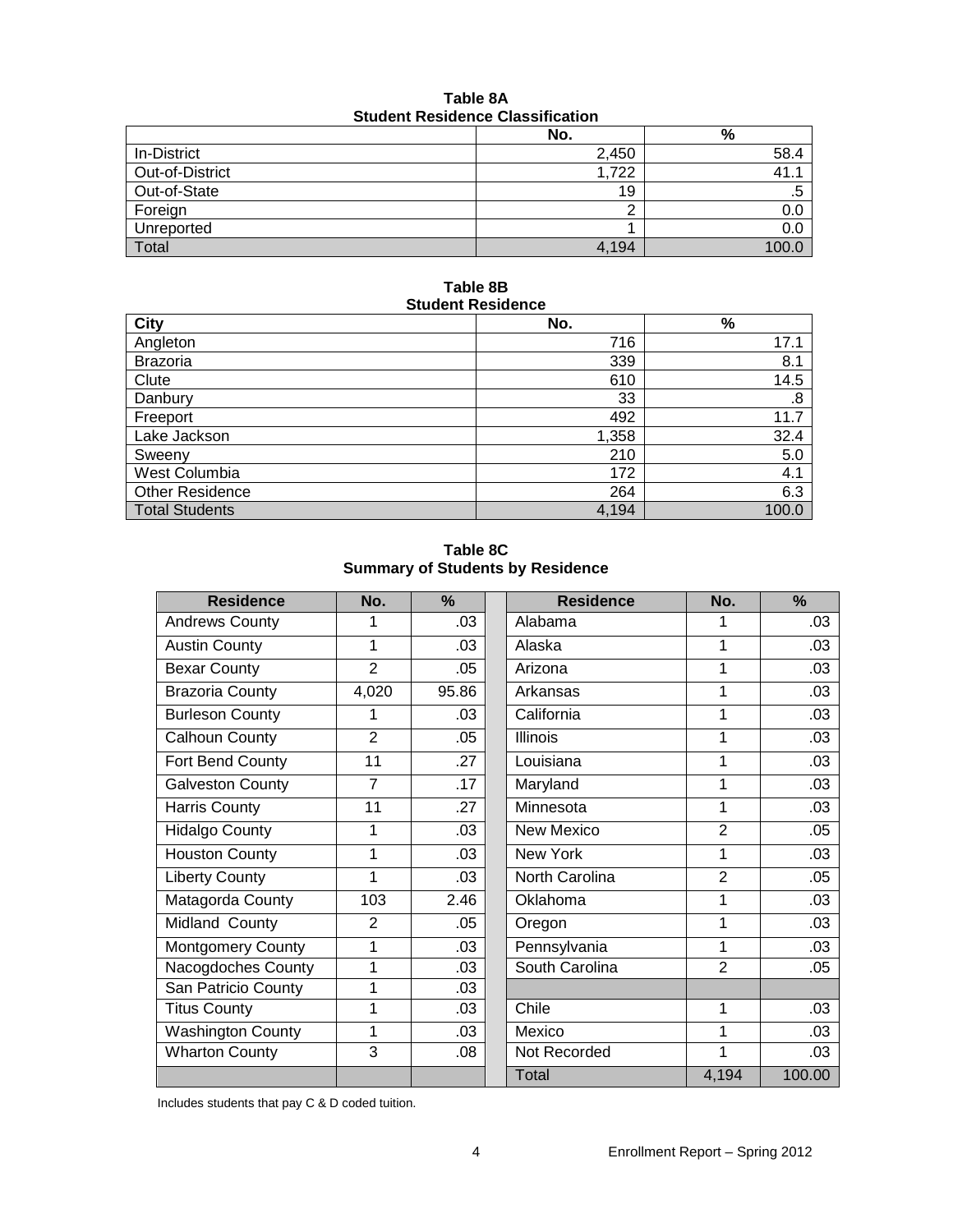#### **Table 9 High School Attended**

| <b>School</b>                      | - - -<br>No. | %     |
|------------------------------------|--------------|-------|
| Angleton                           | 650          | 15.5  |
| <b>Brazosport</b>                  | 446          | 10.6  |
| <b>Brazosport Christian School</b> | 26           | .6    |
| <b>Brazoswood</b>                  | 1,209        | 28.8  |
| Columbia                           | 391          | 9.3   |
| Danbury                            | 34           | .8    |
| Sweenv                             | 326          | 7.8   |
| Other Schools                      | 712          | 17.0  |
| No School Assigned                 | 400          | 9.5   |
| <b>Total Students</b>              | 4,194        | 100.0 |

**Table 10 Ethnic Groups**

| Race                             | No.   | $\%$       |
|----------------------------------|-------|------------|
| White                            | 2,454 | 58.5       |
| <b>Black</b>                     | 290   | 6.9        |
| Hispanic                         | 1,358 | 32.4       |
| Asian                            | 35    | .8         |
| American Indian / Alaskan Native | 9     | $\cdot$ .2 |
| Non-Resident Alien               | 0     | 0.0        |
| Native Hawaiian / Other Pacific  | 4     |            |
| Islander                         |       |            |
| Race Unknown                     | 44    | 1.0        |
| Total                            | 4,194 | 100.0      |

# **Table 11**

| <b>Age Distribution of BC Students</b> |       |       |  |  |  |
|----------------------------------------|-------|-------|--|--|--|
| Age                                    | No.   | %     |  |  |  |
| Under 18                               | 820   | 19.6  |  |  |  |
| 18-21                                  | 1,512 | 36.1  |  |  |  |
| 22-25                                  | 605   | 14.4  |  |  |  |
| 26-29                                  | 422   | 10.1  |  |  |  |
| 30-37                                  | 465   | 11.1  |  |  |  |
| 38 and above                           | 370   | 8.8   |  |  |  |
| Total                                  | 4,194 | 100.0 |  |  |  |
| $= 24.0$<br>Average Age                |       |       |  |  |  |

Median Age  $= 21.0$ 

#### **Table 12 New / Former Students**

|                        | <b>NEW / FUILIEL SLUUEIILS</b><br>No. | %    |
|------------------------|---------------------------------------|------|
| <b>Former Students</b> | 3.520                                 | 83.9 |
| New Students*          | 674                                   | 16.  |
| Total                  | 4.194                                 | 100. |

Note: \*Indicates students new to Brazosport College--includes transfer students.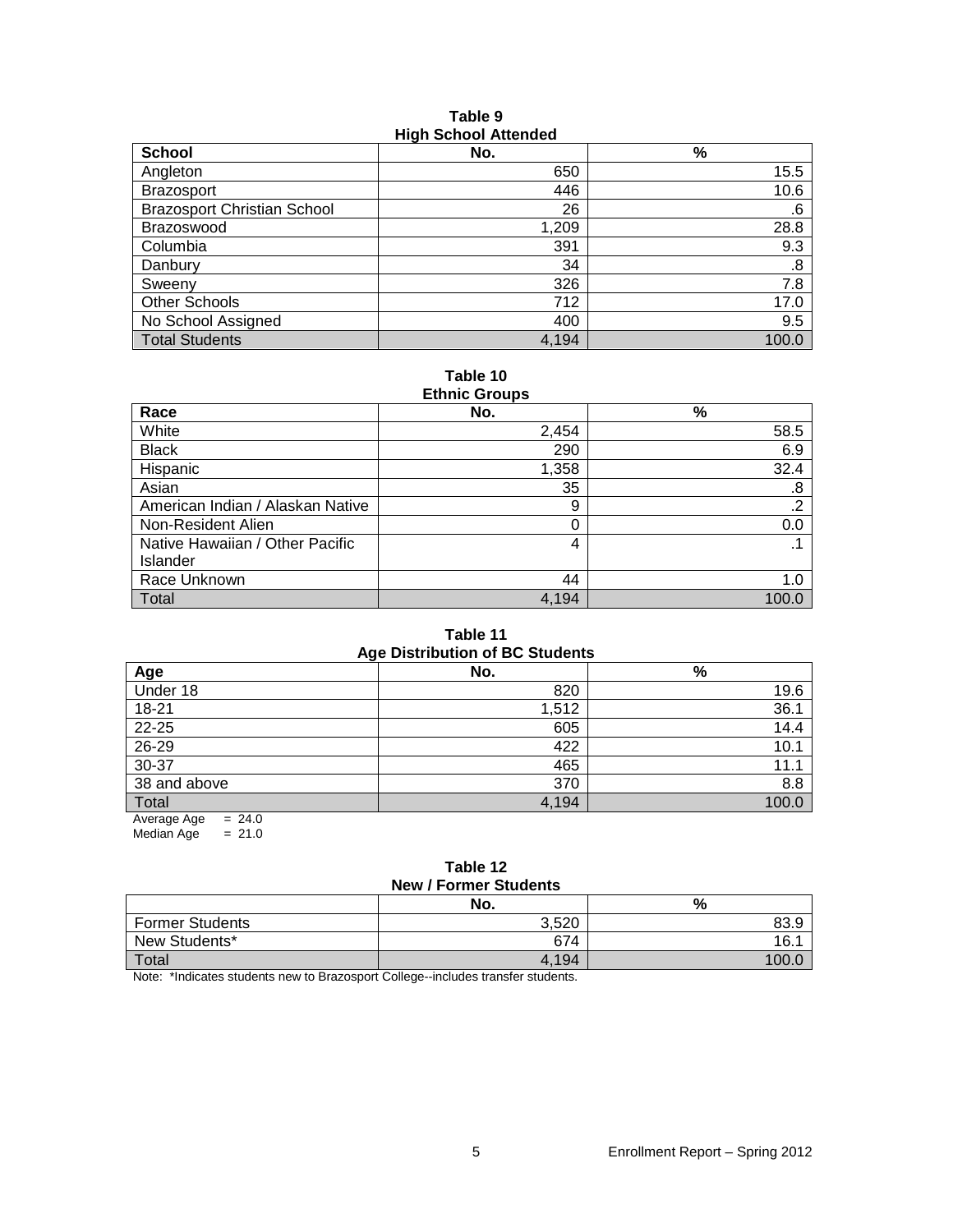#### **Table 13 First Generation Students**

|                                 | No. | %    |  |  |  |
|---------------------------------|-----|------|--|--|--|
| <b>First Generation Student</b> | 325 | 48.2 |  |  |  |
| Not First Generation Student    | 183 | 27.2 |  |  |  |
| No response in mother's or      | 166 | 24.6 |  |  |  |
| father's education level        |     |      |  |  |  |
| Total                           | 674 |      |  |  |  |

Note: First generation students include only new students.

A first generation student is defined by both parents' education level below a Baccalaureate Degree.

### **Table 14 Majors by Full / Part-Time**

#### **Academic**

|       | No. | $\mathbf{0}$<br>70               |
|-------|-----|----------------------------------|
| Full  | 309 | $\sim$<br>$\sim$<br>ن. ا ت       |
| Part  | 678 | 68.7<br>$\overline{\phantom{0}}$ |
| Total | 987 | 10 <sup>c</sup>                  |

#### **Vocational - Technical**

|       | No.   | %     |
|-------|-------|-------|
| Full  | 263   | 19.5  |
| Part  | 1,084 | 80.5  |
| Total | 1,347 | 100.0 |

#### **Undecided – Academic**

|       | No.                                   | %     |
|-------|---------------------------------------|-------|
| Full  | 276                                   | 16.1  |
| Part  | ,441<br>$\overline{A}$                | 83.9  |
| Total | 717<br>$\overline{A}$<br>- 11<br>$-1$ | 100.U |

Note: The large number of part-time Undecided – Academic majors is due to concurrent / dual credit students.

#### **Bachelor's in Applied Technology**

|                    | . .<br>No.     | --<br>$\mathbf{0}$<br>7٥ |
|--------------------|----------------|--------------------------|
| <b>Full</b>        | 4 <sup>1</sup> | 28.9                     |
| Part               | 101            | 71.                      |
| Total              | 142            | 100.C                    |
| Unknown            |                | 0.0                      |
| <b>Grand Total</b> | 4,194          | 100.C                    |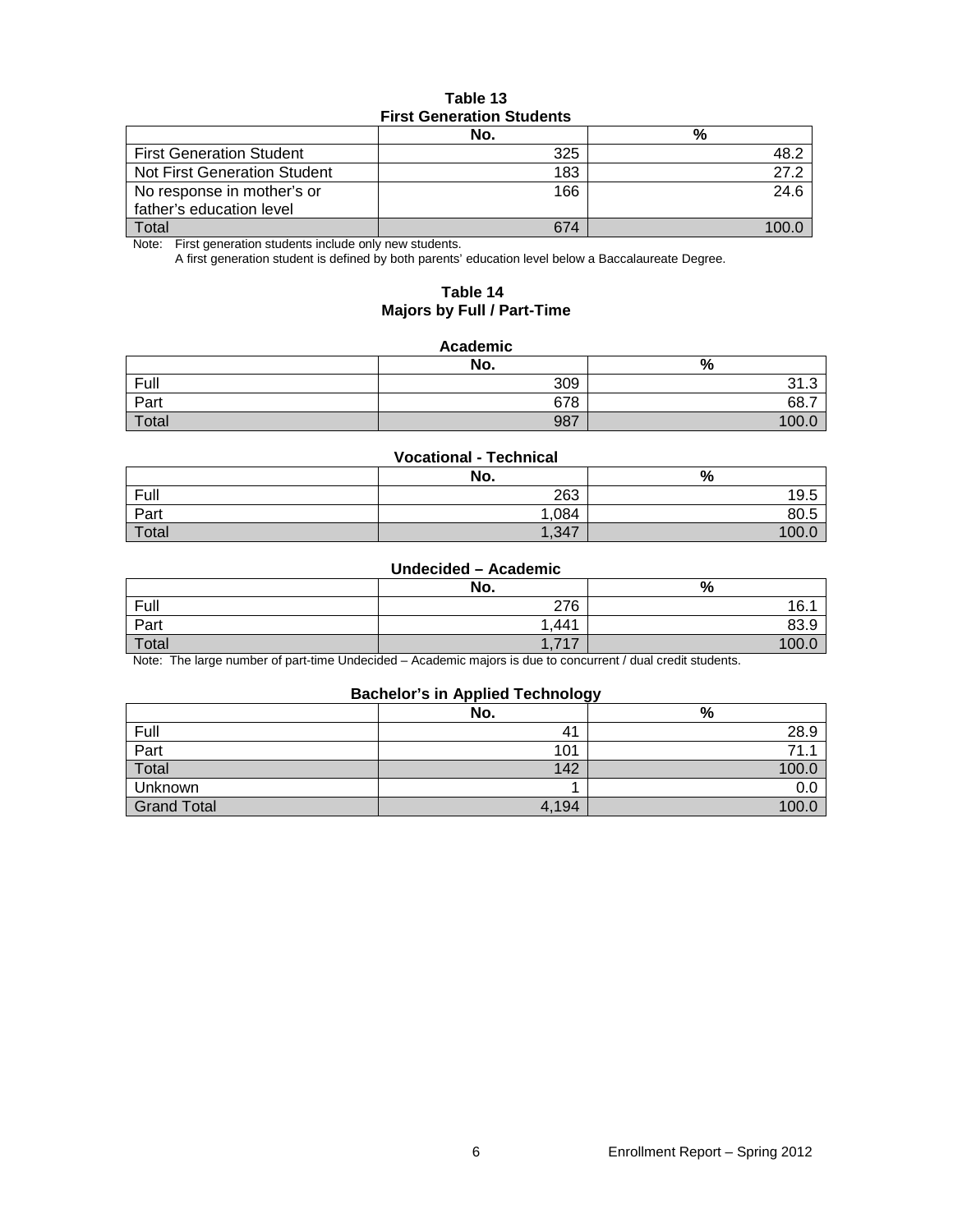#### **Table 15A Enrollment by Department**

|              |                 |                 | <b>Technical Programs</b>      |        |           |             |
|--------------|-----------------|-----------------|--------------------------------|--------|-----------|-------------|
|              | <b>Total</b>    | <b>Semester</b> | <b>Contact</b><br><b>Hours</b> |        |           |             |
|              | <b>Students</b> | <b>Hours</b>    | Lec/Lab                        | Co-op  | Practicum | <b>FTSE</b> |
| <b>ACNT</b>  | 62              | 105             |                                |        |           |             |
| <b>ARCE</b>  |                 |                 | 2,176                          |        |           | 8.75        |
|              | 40              | 60              | 1,280                          |        |           | 5.00        |
| <b>AUMT</b>  | 126             | 229             | 8,416                          | 1,920  |           | 19.08       |
| <b>BMGT</b>  | 44              | 132             | 2,112                          |        |           | 11.00       |
| CDEC         | 35              | 84              | 3,360                          | 2,240  |           | 7.00        |
| <b>CJLE</b>  | 124             | 310             | 9,920                          |        |           | 25.83       |
| <b>CJSA</b>  | 24              | 72              | 2,304                          |        | 1,344     | 6.00        |
| <b>CNBT</b>  | 138             | 231             | 7,392                          | 3,200  |           | 19.25       |
| <b>CTEC</b>  | 200             | 395             | 15,920                         | 9,280  |           | 32.92       |
| <b>DFTG</b>  | 250             | 375             | 11,520                         | 3,840  |           | 31.25       |
| <b>ELPT</b>  | 431             | 703             | 14,512                         |        |           | 58.58       |
| <b>ELTN</b>  | 46              | 69              | 7,728                          | 7,360  |           | 5.75        |
| <b>EMSP</b>  | 79              | 158             | 6,528                          |        |           | 13.17       |
| <b>EPCT</b>  | 49              | 117             | 1,872                          |        |           | 9.75        |
| <b>HART</b>  | 174             | 332             | 8,256                          | 1,920  |           | 27.67       |
| <b>HITT</b>  | 101             | 303             | 4,848                          |        |           | 25.25       |
| <b>IMED</b>  | 34              | 51              | 1,088                          |        |           | 4.25        |
| <b>INTC</b>  | 219             | 384             | 8,832                          | 1,280  |           | 32.00       |
| <b>ITNW</b>  | 66              | 110             | 2,288                          |        |           | 9.17        |
| <b>ITSC</b>  | 176             | 294             | 8,336                          | 2,560  |           | 24.50       |
| <b>ITSE</b>  | 48              | 96              | 1,920                          |        |           | 8.00        |
| <b>ITSW</b>  | 22              | 33              | 704                            |        |           | 2.75        |
| <b>ITSY</b>  | 16              | 24              | 512                            |        |           | 2.00        |
| <b>MCHN</b>  | 330             | 516             | 16,224                         | 6,400  |           | 43.00       |
| <b>MRKG</b>  | 13              | 39              | 624                            |        |           | 3.25        |
| <b>NDTE</b>  | 22              | 33              | 1,056                          |        |           | 2.75        |
| <b>NUCP</b>  | 29              | 67              | 1,232                          |        |           | 5.58        |
| <b>OSHT</b>  | 133             | 404             | 11,360                         | 5,440  |           | 33.67       |
| <b>PFPB</b>  | 76              | 114             | 5,152                          | 3,200  |           | 9.50        |
| <b>POFI</b>  | 168             | 252             | 11,072                         | 5,440  |           | 21.00       |
| <b>POFT</b>  | 192             | 288             | 6,864                          |        |           | 24.00       |
| <b>PTAC</b>  | 612             | 1,484           | 29,120                         |        |           | 123.67      |
| <b>RNSG</b>  | 140             | 430             | 21,520                         |        |           | 35.83       |
| <b>TECM</b>  | 50              | 100             | 2,000                          |        |           | 8.33        |
| <b>VNSG</b>  | 80              | 208             | 7,936                          |        |           | 17.33       |
| <b>WLDG</b>  | 274             | 511             | 22,176                         | 4,480  |           | 42.58       |
| <b>Total</b> | 4,623           | 9,113           | 268,160                        | 58,560 | 1,344     |             |

Note: Enrollment may be duplicated.

FTSE = spring semester hours divided by 12.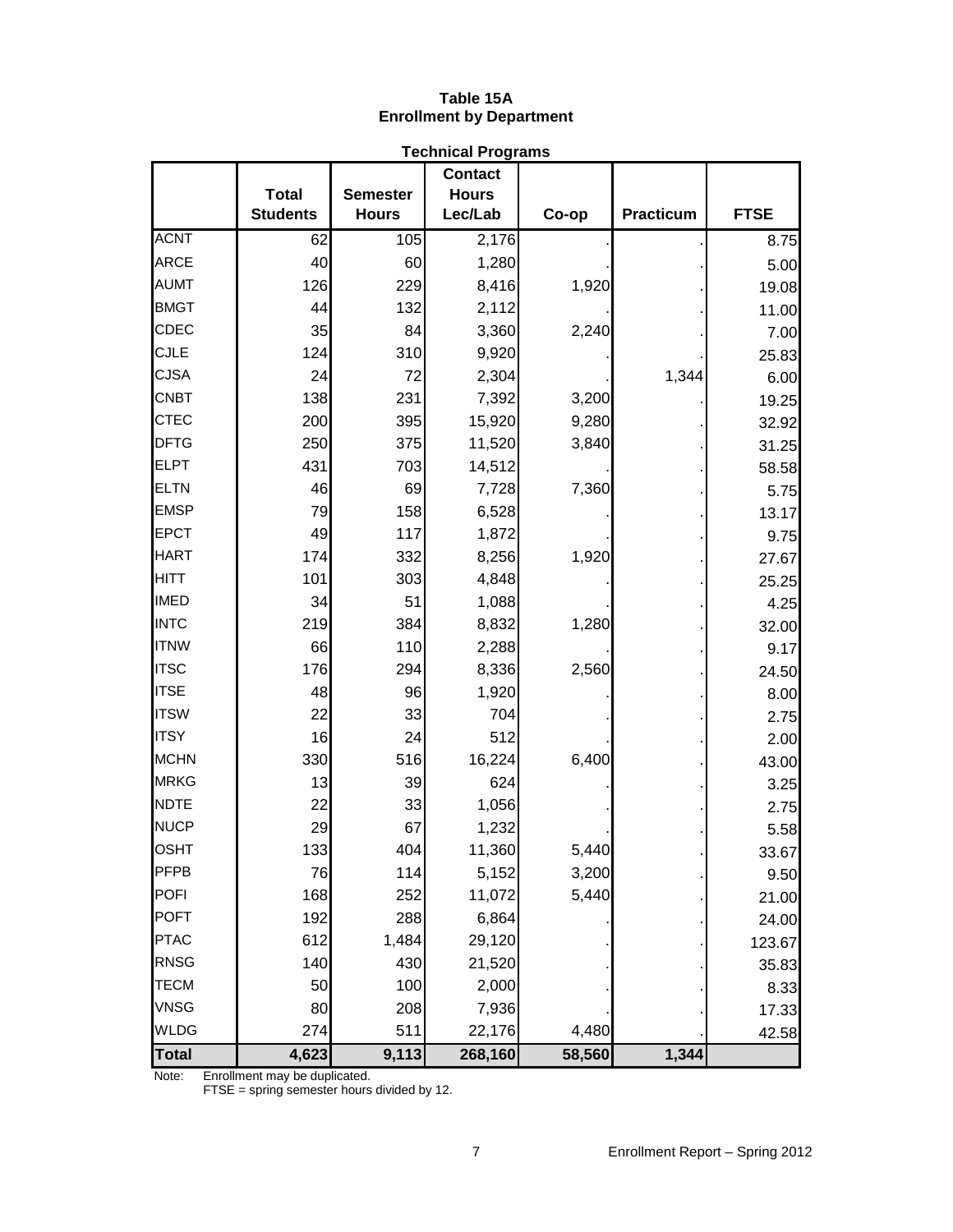|              |                                 |                 | <b>Academic Programs</b> |          |                  |             |
|--------------|---------------------------------|-----------------|--------------------------|----------|------------------|-------------|
|              |                                 |                 | <b>Contact</b>           |          |                  |             |
|              | <b>Total</b><br><b>Students</b> | <b>Semester</b> | <b>Hours</b><br>Lec/Lab  |          | <b>Practicum</b> | <b>FTSE</b> |
|              |                                 | <b>Hours</b>    |                          | Co-op    |                  |             |
| <b>ACCT</b>  | 124                             | 248             | 3,968                    |          |                  | 20.67       |
| <b>ARTS</b>  | 295                             | 729             | 14,160                   |          |                  | 60.75       |
| <b>BCIS</b>  | 448                             | 896             | 17,920                   |          |                  | 74.67       |
| <b>BIOL</b>  | 1,128                           | 2,280           | 54,976                   |          |                  | 190.00      |
| <b>BUSI</b>  | 25                              | 75              | 1,200                    |          |                  | 6.25        |
| <b>CHEM</b>  | 518                             | 1,036           | 23,536                   |          |                  | 86.33       |
| cosc         | 26                              | 39              | 1,040                    |          |                  | 3.25        |
| <b>CRIJ</b>  | 111                             | 333             | 5,328                    |          |                  | 27.75       |
| <b>DRAM</b>  | 32                              | 58              | 1,744                    |          |                  | 4.83        |
| <b>ECON</b>  | 82                              | 246             | 3,936                    |          |                  | 20.50       |
| <b>EDUC</b>  | 68                              | 102             | 2,176                    |          |                  | 8.50        |
| <b>ENGL</b>  | 939                             | 2,612           | 43,396                   |          |                  | 217.67      |
| <b>ENVR</b>  | 70                              | 140             | 3,360                    |          |                  | 11.67       |
| <b>GEOG</b>  | 22                              | 66              | 1,056                    |          |                  | 5.50        |
| <b>GOVT</b>  | 540                             | 1,620           | 25,920                   |          |                  | 135.00      |
| <b>HIST</b>  | 684                             | 2,052           | 32,832                   |          |                  | 171.00      |
| <b>HUMA</b>  | 207                             | 621             | 9,936                    |          |                  | 51.75       |
| <b>MATH</b>  | 1,510                           | 3,609           | 65,460                   |          |                  | 300.75      |
| <b>MUAP</b>  | 16                              | 16              | 256                      |          |                  | 1.33        |
| <b>MUEN</b>  | 50                              | 50              | 2,848                    |          |                  | 4.17        |
| <b>MUSI</b>  | 95                              | 269             | 4,368                    |          |                  | 22.42       |
| PHIL         | 30                              | 90              | 1,440                    |          |                  | 7.50        |
| <b>PHYS</b>  | 108                             | 216             | 5,184                    |          |                  | 18.00       |
| <b>PSYC</b>  | 1,021                           | 3,063           | 49,008                   |          |                  | 255.25      |
| SOCI         | 167                             | 501             | 8,016                    |          |                  | 41.75       |
| <b>SPAN</b>  | 72                              | 136             | 2,688                    |          |                  | 11.33       |
| <b>SPCH</b>  | 299                             | 897             | 14,352                   |          |                  | 74.75       |
| <b>TECA</b>  | 121                             | 207             | 4,144                    |          |                  | 17.25       |
| <b>TMGT</b>  | 180                             | 540             | 8,640                    |          |                  | 45.00       |
| <b>Total</b> | 8,988                           | 22,747          | 412,888                  | $\bf{0}$ | $\bf{0}$         |             |
| Grand        |                                 |                 |                          |          |                  |             |
| <b>Total</b> | 13,611                          | 31,860          | 681,048                  | 58,560   | 1,344            |             |

## **Table 15B Enrollment by Department**

Note: Enrollment may be duplicated.

FTSE = spring semester hours divided by 12.

**Table 15C Enrollment by Undecided Academic Major**

| <b>Hegis Code</b> | <b>Major</b>         | <b>Students</b> |
|-------------------|----------------------|-----------------|
| 6950 & 9996       | Undecided – Academic |                 |